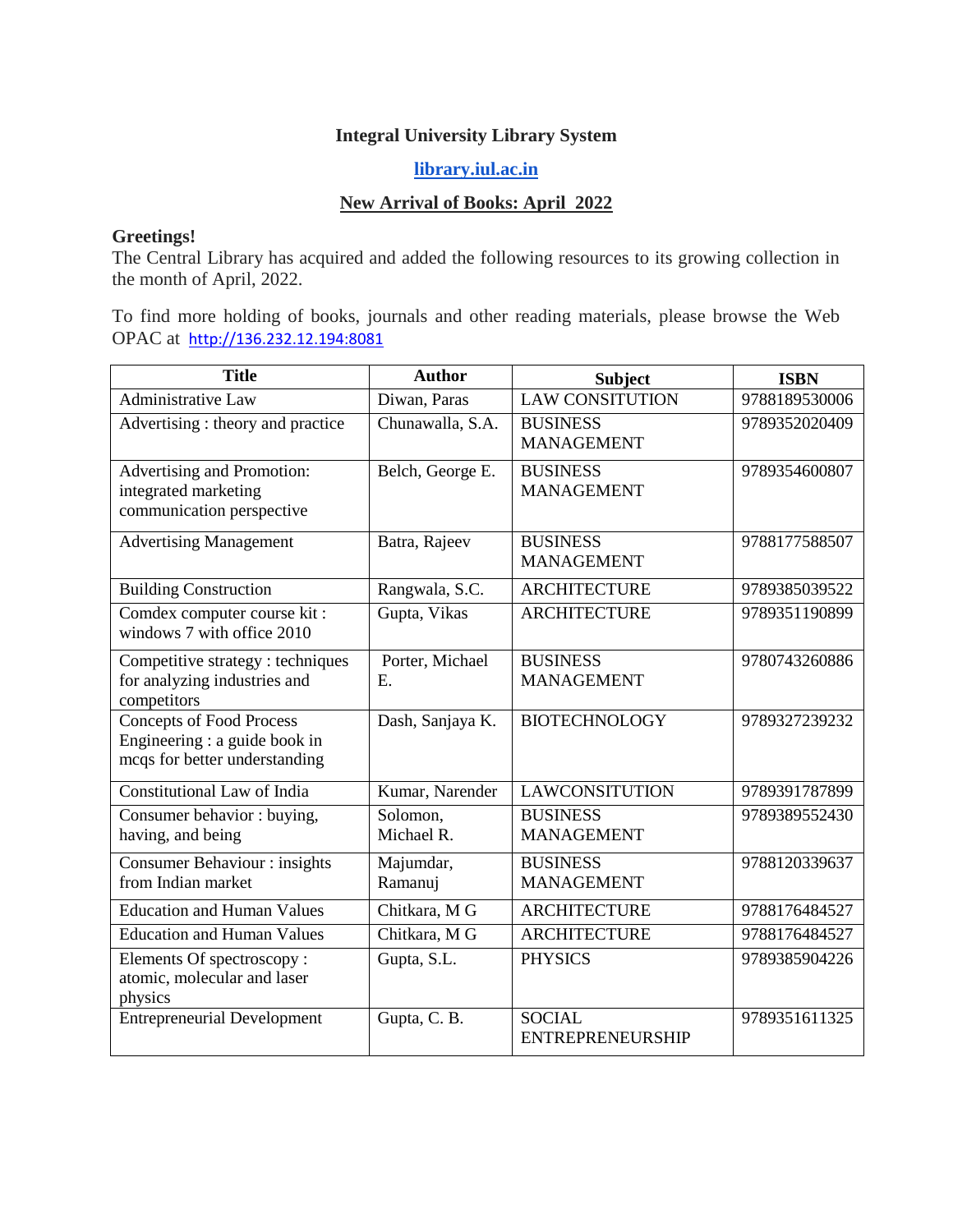| <b>Essentials of Management: an</b><br>International and Leadership<br>perspective | Koontz, Harold             | <b>BUSINESSMANAGEMENT</b>            | 9789353168148<br>9781259005121 |
|------------------------------------------------------------------------------------|----------------------------|--------------------------------------|--------------------------------|
| <b>Financial Accounting</b>                                                        | Maheshwari, SN             | <b>BUSINESS</b><br><b>MANAGEMENT</b> | 9789352718535                  |
| <b>Fundamentals of Finanacial</b><br>Management                                    | Chandra,<br>Prasanna       | <b>BUSINESS</b><br><b>MANAGEMENT</b> | 9789389811261                  |
| India that is Bharat: coloniality,<br>civilisation, constitution                   | Deepak, J. Sai,            | <b>LAW GENEARL</b>                   | 9789354352492                  |
| Indian Art & Culture : for civil<br>services and other competitive<br>examinations | Singhania, Nitin           | <b>ARCHITECTURE</b>                  | 9789354601804                  |
| Indian Art & Culture : for civil<br>services and other competitive<br>examinations | Singhania, Nitin           | <b>ARCHITECTURE</b>                  | 9789354601804                  |
| Inorganic Pharmaceutical<br>Chemistry                                              | Kumar, Manoj               | <b>MEDICAL</b><br>PHARMACOLOGY       | 9788126143504                  |
| <b>International Relations</b>                                                     | Pevehouse, Jon<br>C.W.     | <b>HUMANITIES</b>                    | 9789332586659                  |
| Introduction to Accountancy                                                        | Maheshwari, S N            | <b>BUSINESS</b><br><b>MANAGEMENT</b> | 9788125918516                  |
| Management: a global, innovative,<br>and entrepreneurial perspective               | Weihrich, Heinz            | <b>BUSINESS</b><br><b>MANAGEMENT</b> | 9788194244608                  |
| Management: concepts and<br>practices                                              | Gupta, C.B.                | <b>BUSINESS</b><br><b>MANAGEMENT</b> | 9789351610250                  |
| Managemet Accounting: text,<br>problems and cases                                  | Khan, MY                   | <b>BUSINESS</b><br><b>MANAGEMENT</b> | 9789354600395                  |
| <b>Mathematical Physics</b>                                                        | Dass, H.K.                 | <b>PHYSICS</b>                       | 9789352837229                  |
| Modern Accountancy, Volume-2                                                       | Mohammad Hanif             | <b>BUSINESS</b><br><b>MANAGEMENT</b> | 9789353162252                  |
| <b>Organization Behavior</b>                                                       | Uhl-Bien, Mary             | <b>BUSINESSMANAGEMENT</b>            | 9789354242847                  |
| Patternmaking for Fashion Design                                                   | Armstrong, Helen<br>Joseph | <b>ARCHITECTURE</b>                  | 9789332518117                  |
| <b>Practical Zoology Invertebrate</b>                                              | Lal, S.S.                  | <b>BIOSCIENCE</b>                    | 9789350781616                  |
| Private international law, Indian<br>and English                                   | Diwan, Paras               | LAWGENEARL                           | 8176290785                     |
| Quantum Mechanics: Theory and<br>Applications                                      | Ghatak, Ajoy               | <b>PHYSICS</b>                       | 9789351382966                  |
| <b>Retailing Management</b>                                                        | Levy, Michael              | <b>BUSINESS</b><br><b>MANAGEMENT</b> | 9789354601071                  |